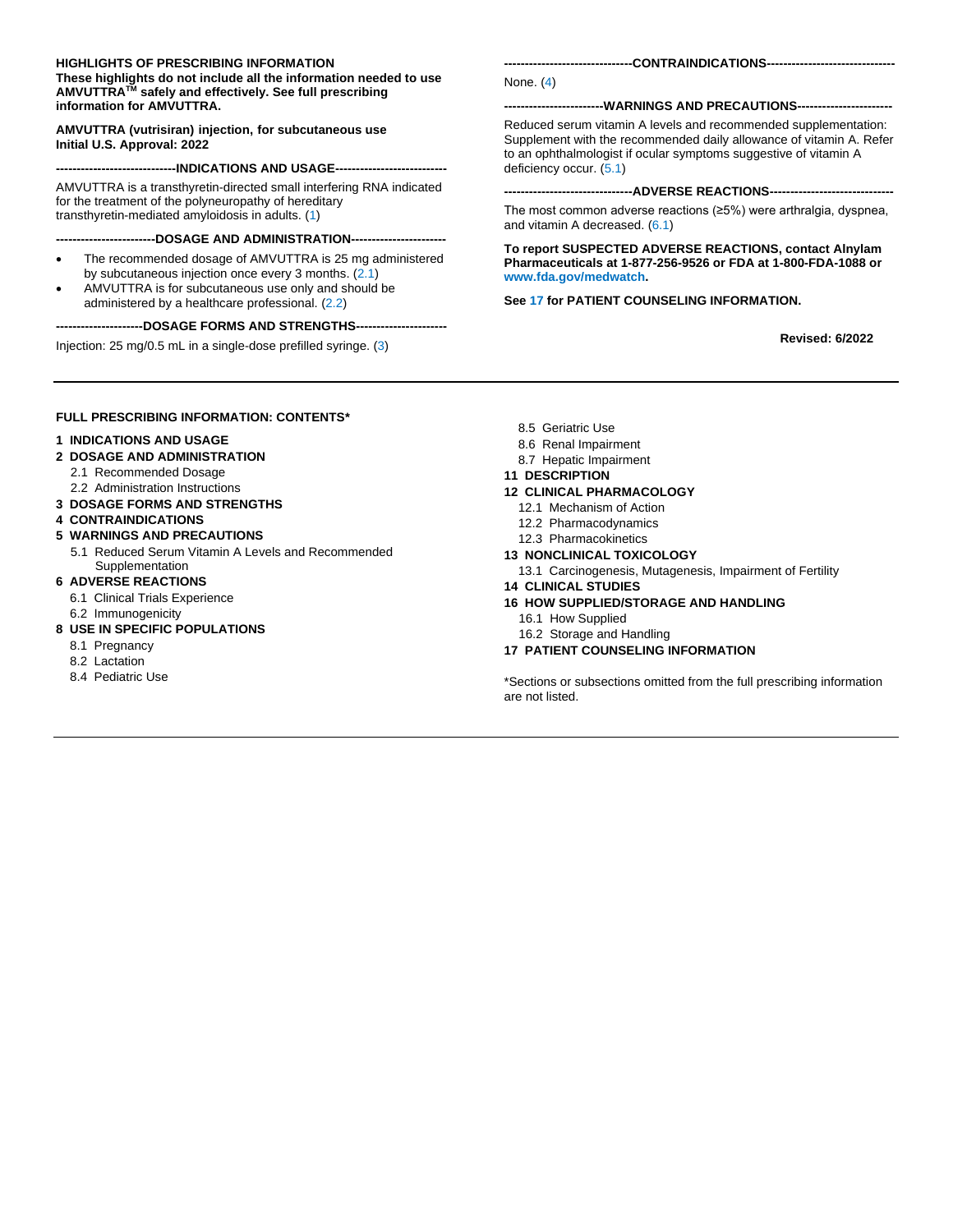# **FULL PRESCRIBING INFORMATION**

## <span id="page-1-0"></span>**1 INDICATIONS AND USAGE**

AMVUTTRA is indicated for the treatment of the polyneuropathy of hereditary transthyretin-mediated amyloidosis in adults.

## <span id="page-1-3"></span>**2 DOSAGE AND ADMINISTRATION**

### <span id="page-1-1"></span>**2.1 Recommended Dosage**

The recommended dosage of AMVUTTRA is 25 mg administered by subcutaneous injection once every 3 months *[see [Dosage and Administration \(2.2\)\]](#page-1-2)*.

### Missed Dose

If a dose is missed, administer AMVUTTRA as soon as possible. Resume dosing every 3 months from the most recently administered dose.

### <span id="page-1-2"></span>**2.2 Administration Instructions**

AMVUTTRA is for subcutaneous use only and should be administered by a healthcare professional.

### Syringe Appearance Before and After Use



#### Preparation and Administration

*1. Prepare the syringe*

If stored cold, allow the syringe to warm to room temperature for 30 minutes prior to use.

Remove the syringe from the packaging by gripping the syringe body.

**Do not** touch the plunger rod until ready to inject.

Visually inspect the drug solution for discoloration and particulate matter prior to administration. AMVUTTRA is a sterile, preservative-free, clear, colorless-to-yellow solution. **Do not** use if it contains particulate matter or if it is cloudy or discolored.

Check the following: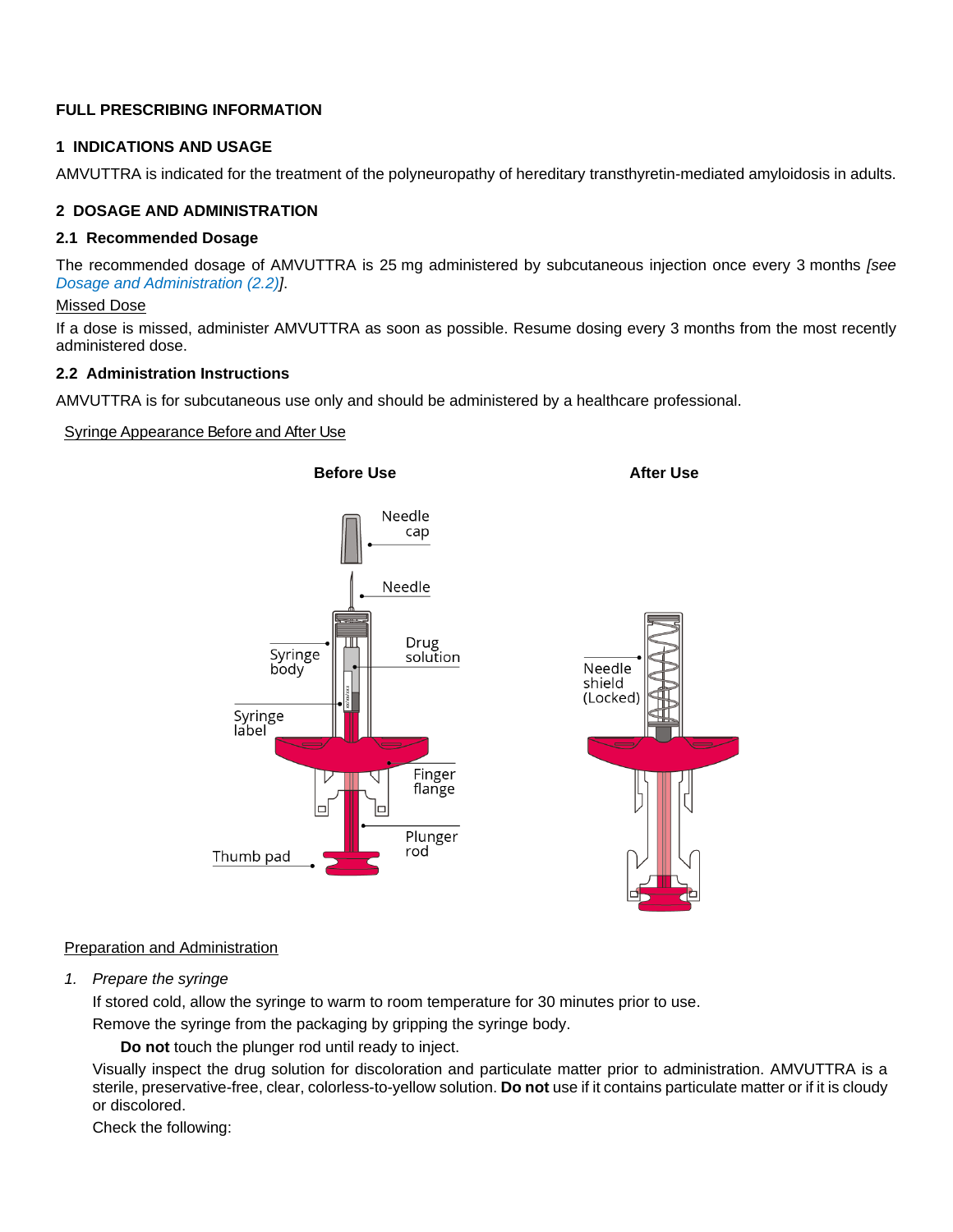- Syringe is not damaged, such as cracked or leaking
- Needle cap is attached to the syringe
- Expiration date on syringe label

**Do not** use the syringe if any issues are found while checking the syringe.

*2. Choose and prepare the injection site*

Choose an injection site from the following areas: the abdomen, thighs, or upper arms. Avoid the following:

- 5-cm area around the navel
- Scar tissue or areas that are reddened, inflamed, or swollen

Clean the chosen injection site.

*3. Prepare the syringe for injection*

Hold the syringe body with one hand. Pull the needle cap straight off with other hand and dispose of needle cap immediately. It is normal to see a drop of liquid at the tip of the needle.

**Do not** touch the needle or let it touch any surface.

**Do not** recap the syringe.

**Do not** use the syringe if it is dropped.

*4. Perform the injection*

Pinch the cleaned skin.

Fully insert the needle into the pinched skin at a 45°-90° angle.

Inject all of the medication.

**Push the plunger rod as far as it will go** to administer the dose and activate the needle shield.

Release the plunger rod to allow the needle shield to cover the needle. **Do not** block plunger rod movement.



**Immediately dispose** of the used syringe into a sharps container.

## <span id="page-2-0"></span>**3 DOSAGE FORMS AND STRENGTHS**

Injection: 25 mg/0.5 mL of vutrisiran as a clear, colorless-to-yellow solution in a single-dose prefilled syringe.

## <span id="page-2-1"></span>**4 CONTRAINDICATIONS**

None.







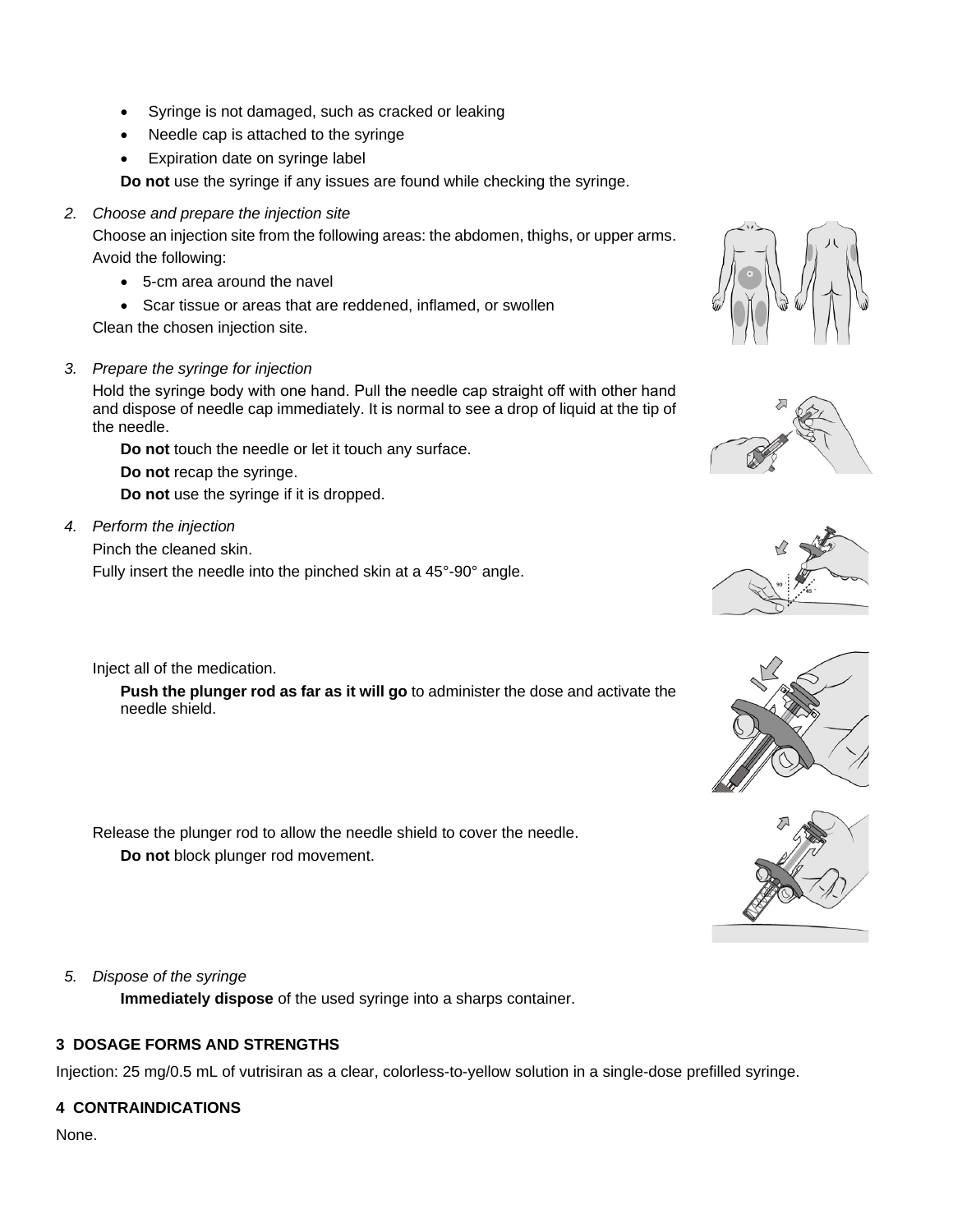#### <span id="page-3-2"></span>**5 WARNINGS AND PRECAUTIONS**

#### <span id="page-3-0"></span>**5.1 Reduced Serum Vitamin A Levels and Recommended Supplementation**

AMVUTTRA treatment leads to a decrease in serum vitamin A levels *[see [Adverse Reactions \(6.1\)](#page-3-5) and [Clinical](#page-5-3)  [Pharmacology \(12.2\)\]](#page-5-3)*.

Supplementation at the recommended daily allowance of vitamin A is advised for patients taking AMVUTTRA. Higher doses than the recommended daily allowance of vitamin A should not be given to try to achieve normal serum vitamin A levels during treatment with AMVUTTRA, as serum vitamin A levels do not reflect the total vitamin A in the body.

Patients should be referred to an ophthalmologist if they develop ocular symptoms suggestive of vitamin A deficiency (e.g., night blindness).

### <span id="page-3-3"></span>**6 ADVERSE REACTIONS**

The following clinically significant adverse reactions are discussed in greater detail in other sections of the labeling:

<span id="page-3-1"></span>• Reduced Serum Vitamin A Levels and Recommended Supplementation *[see [Warnings and Precautions \(5.1\)\]](#page-3-0)*

#### <span id="page-3-5"></span>**6.1 Clinical Trials Experience**

Because clinical trials are conducted under widely varying conditions, adverse reaction rates observed in the clinical trials of AMVUTTRA cannot be directly compared to rates in the clinical trials of another drug and may not reflect the rates observed in practice.

In Study 1 *[see [Clinical Studies \(14\)\]](#page-7-3)*, a total of 122 patients with polyneuropathy caused by hereditary transthyretin-mediated amyloidosis (hATTR amyloidosis) received AMVUTTRA. Of these, 118 patients received at least 9 months of treatment and 34 patients received at least 15 months of treatment. The mean duration of treatment was 12.9 months (range: 1.7 to 19.3 months). The median patient age at baseline was 60 years and 65% of the patients were male. Seventy percent of AMVUTTRA-treated patients were Caucasian, 17% were Asian, 3% were Black, and 9% were reported as Other. Forty-four percent of patients had the Val30Met mutation in the transthyretin gene; the remaining patients had one of 21 other mutations. At baseline, 70% of patients were in Stage 1 of the disease and 30% were in Stage 2.

The most common adverse reactions (at least 5%) were arthralgia, dyspnea, and vitamin A decreased *(see [Table](#page-3-6) 1)*.

In Study 1, patients were instructed to take the recommended daily allowance of vitamin A *[see [Warnings and Precautions](#page-3-0)  [\(5.1\)\]](#page-3-0)*. Seventy-four percent of patients treated with AMVUTTRA had normal vitamin A levels at baseline, and 98% of those with a normal baseline developed low vitamin A levels. In some cases, the decreased vitamin A level was reported as an adverse reaction *(see [Table](#page-3-6) 1)*.

| <b>Adverse Reaction</b>                                                                                            | <b>AMVUTTRA</b><br>$N = 122$<br>% |  |  |  |
|--------------------------------------------------------------------------------------------------------------------|-----------------------------------|--|--|--|
| Arthralgia*                                                                                                        | 11                                |  |  |  |
| Dyspnea*                                                                                                           |                                   |  |  |  |
| Vitamin A decreased <sup>†</sup>                                                                                   |                                   |  |  |  |
| *Comprised of several similar terms<br><sup>T</sup> Percentage only reflects those reported as an adverse reaction |                                   |  |  |  |

<span id="page-3-6"></span>**Table 1: Adverse Reactions Reported in at least 5% of Patients Treated with AMVUTTRA (Study 1)**

Two serious adverse reactions of atrioventricular (AV) heart block (1.6%) occurred in patients treated with AMVUTTRA, including one case of complete AV block.

Injection site reactions were reported in 5 (4%) patients treated with AMVUTTRA. Reported symptoms included bruising, erythema, pain, pruritus, and warmth. Injection site reactions were mild and transient.

#### <span id="page-3-4"></span>**6.2 Immunogenicity**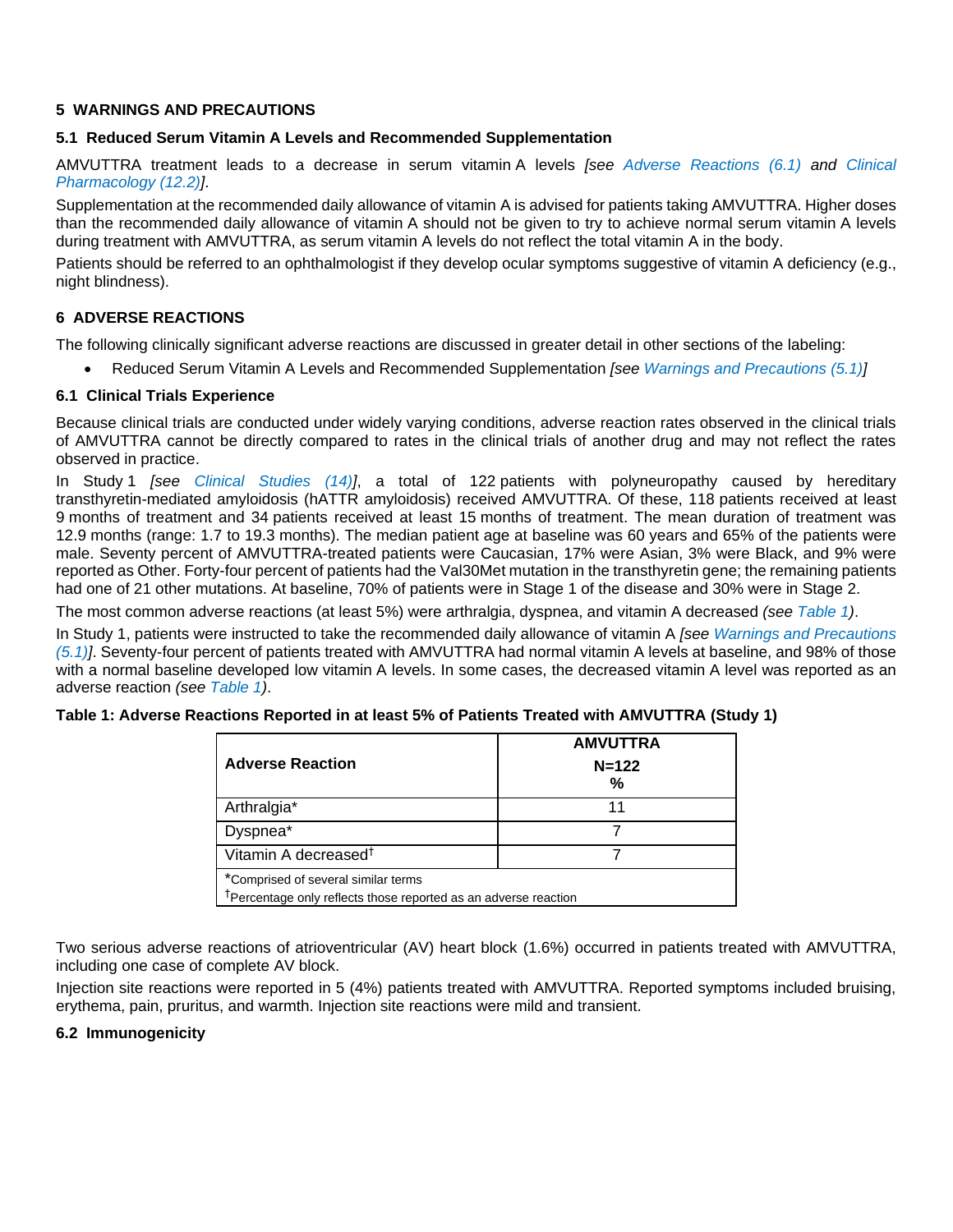As with all oligonucleotides, there is potential for immunogenicity. The detection of antibody formation is highly dependent on the sensitivity and specificity of the assay. Additionally, the observed incidence of antibody (including neutralizing antibody) positivity in an assay may be influenced by several factors including assay methodology, sample handling, timing of sample collection, concomitant medications, and underlying disease. For these reasons, comparison of the incidence of antibodies in the studies described below with the incidence of antibodies in other studies or to other products may be misleading.

In Study 1, 3 (2.5%) patients treated with AMVUTTRA developed anti-drug antibodies. Although anti-drug antibody development was not found to affect the pharmacokinetics, safety, or efficacy of AMVUTTRA in these patients, the available data are too limited to make definitive conclusions.

# <span id="page-4-0"></span>**8 USE IN SPECIFIC POPULATIONS**

## <span id="page-4-1"></span>**8.1 Pregnancy**

## Risk Summary

There are no available data on AMVUTTRA use in pregnant women to inform a drug-associated risk of adverse developmental outcomes. AMVUTTRA treatment leads to a decrease in serum vitamin A levels, and vitamin A supplementation is advised for patients taking AMVUTTRA. Vitamin A is essential for normal embryofetal development; however, excessive levels of vitamin A are associated with adverse developmental effects. The effects on the fetus of a reduction in maternal serum TTR caused by AMVUTTRA and of vitamin A supplementation are unknown *[see [Warnings](#page-3-0)  [and Precautions \(5.1\)](#page-3-0) and [Clinical Pharmacology \(12.2\)\]](#page-5-3)*.

In animal studies, subcutaneous administration of vutrisiran to pregnant rats resulted in developmental toxicity (reduced fetal body weight and embryofetal mortality) at doses associated with maternal toxicity *(see [Data\)](#page-4-6)*.

In the U.S. general population, the estimated background risk of major birth defects and miscarriage in clinically recognized pregnancies is 2% to 4% and 15% to 20%, respectively. The background risk of major birth defects and miscarriage for the indicated population is unknown.

### <span id="page-4-6"></span>Data

### *Animal Data*

Subcutaneous administration of vutrisiran (0, 3, 10, or 30 mg/kg/day) to pregnant rats during the period of organogenesis resulted in embryofetal mortality at the high dose and reduced fetal body weight at the mid and high doses, which were associated with maternal toxicity.

Subcutaneous administration of vutrisiran (0, 3, 10, or 30 mg/kg/day) to pregnant rabbits resulted in no adverse effects on embryofetal development.

Subcutaneous administration of vutrisiran (0, 5, 10, or 20 mg/kg) to pregnant rats every 6 days throughout pregnancy and lactation resulted in no adverse developmental effects on the offspring.

## <span id="page-4-2"></span>**8.2 Lactation**

### Risk Summary

There is no information regarding the presence of vutrisiran in human milk, the effects on the breastfed infant, or the effects on milk production. The developmental and health benefits of breastfeeding should be considered along with the mother's clinical need for AMVUTTRA and any potential adverse effects on the breastfed infant from AMVUTTRA or from the underlying maternal condition.

## <span id="page-4-3"></span>**8.4 Pediatric Use**

Safety and effectiveness in pediatric patients have not been established.

#### <span id="page-4-4"></span>**8.5 Geriatric Use**

No dose adjustment is required in patients ≥65 years of age *[see [Clinical Pharmacology \(12.3\)\]](#page-6-0)*. A total of 46 (38%) patients ≥65 years of age, including 7 (6%) patients ≥75 years of age, received AMVUTTRA in Study 1. No overall differences in safety or effectiveness were observed between these patients and younger patients, but greater sensitivity of some older individuals cannot be ruled out.

## <span id="page-4-5"></span>**8.6 Renal Impairment**

No dose adjustment is recommended in patients with mild or moderate renal impairment (estimated glomerular filtration rate [eGFR] ≥30 to <90 mL/min/1.73 m<sup>2</sup> ) *[see [Clinical Pharmacology \(12.3\)\]](#page-6-0)*. AMVUTTRA has not been studied in patients with severe renal impairment or end-stage renal disease.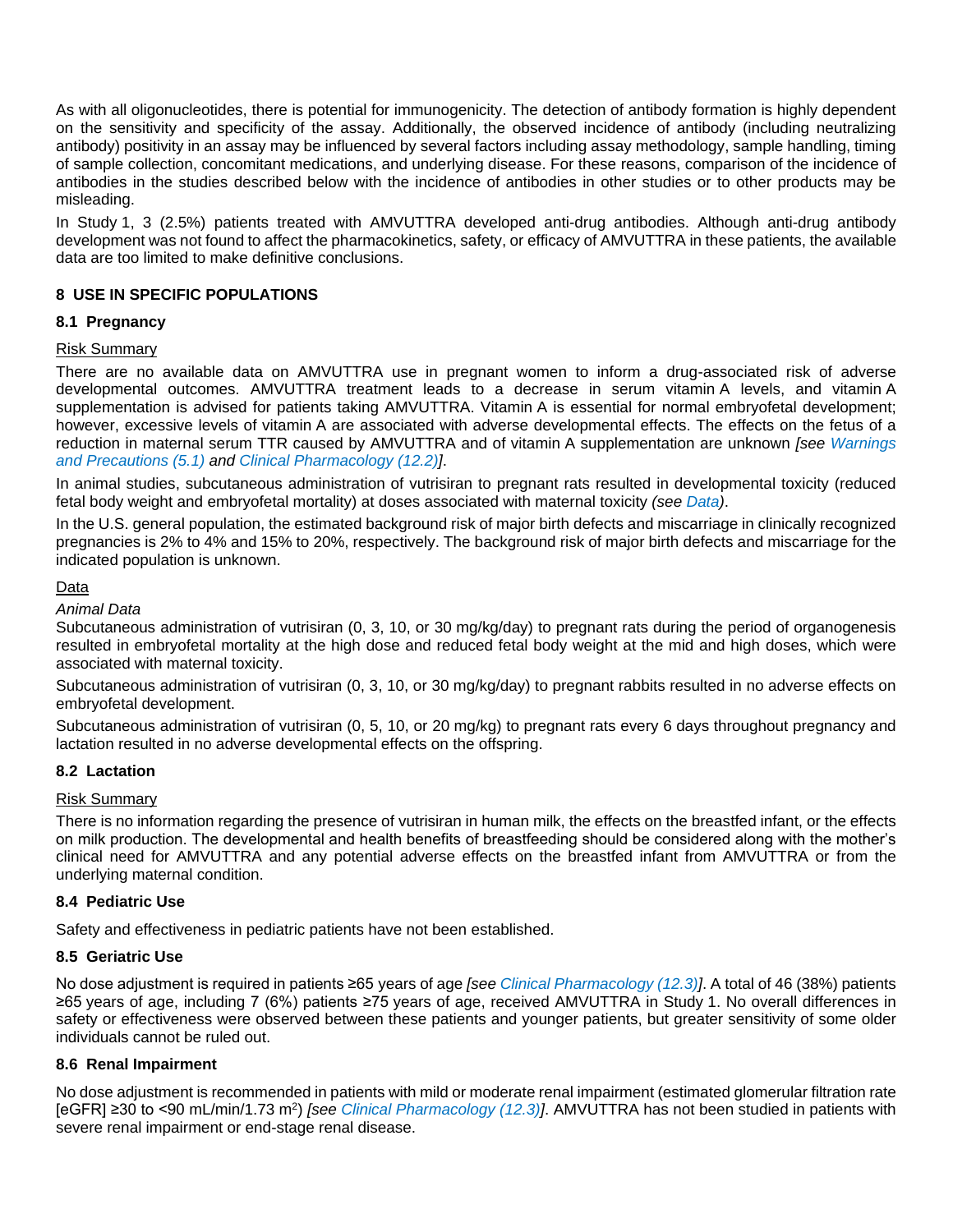### **8.7 Hepatic Impairment**

No dose adjustment is recommended in patients with mild hepatic impairment (total bilirubin ≤1 x ULN and AST >1 x ULN, or total bilirubin >1.0 to 1.5 x ULN and any AST) *[see [Clinical Pharmacology \(12.3\)\]](#page-6-0)*. AMVUTTRA has not been studied in patients with moderate or severe hepatic impairment.

# <span id="page-5-0"></span>**11 DESCRIPTION**

AMVUTTRA contains vutrisiran, a chemically modified double-stranded small interfering ribonucleic acid (siRNA) that targets mutant and wild-type transthyretin (TTR) messenger RNA (mRNA) and is covalently linked to a ligand containing three *N*-acetylgalactosamine (GalNAc) residues to enable delivery of the siRNA to hepatocytes.

The structural formula of vutrisiran sodium is presented below.





The molecular formula of vutrisiran sodium is C<sub>530</sub>H<sub>672</sub>F<sub>9</sub>N<sub>171</sub>Na<sub>43</sub>O<sub>323</sub>P<sub>43</sub>S<sub>6</sub> with a molecular weight of 17,290 Da. The molecular formula of the free acid is  $C_{530}H_{715}F_9N_{171}O_{323}P_{43}S_6$  with a molecular weight of 16,345 Da.

AMVUTTRA is supplied as a sterile, preservative-free, clear, colorless-to-yellow solution for subcutaneous injection. Each 0.5 mL of solution contains 25 mg of vutrisiran (equivalent to 26.5 mg vutrisiran sodium), 0.2 mg sodium phosphate monobasic dihydrate, 0.7 mg sodium phosphate dibasic dihydrate, 3.2 mg sodium chloride, water for injection, and sodium hydroxide and/or phosphoric acid to adjust the pH to ~7.

## <span id="page-5-1"></span>**12 CLINICAL PHARMACOLOGY**

## <span id="page-5-2"></span>**12.1 Mechanism of Action**

Vutrisiran is a double-stranded siRNA-GalNAc conjugate that causes degradation of mutant and wild-type TTR mRNA through RNA interference, which results in a reduction of serum TTR protein and TTR protein deposits in tissues.

## <span id="page-5-3"></span>**12.2 Pharmacodynamics**

In Study 1 *[see [Clinical Studies \(14\)\]](#page-7-3)*, following administration of the recommended AMVUTTRA dosage every 3 months to patients with hATTR amyloidosis, vutrisiran reduced mean serum TTR at steady state by 83%. Similar TTR reductions were observed regardless of Val30Met genotype status, weight, sex, age, or race.

Vutrisiran also reduced the mean steady state serum vitamin A by 62% over 9 months *[see [Warnings and Precautions](#page-3-0)  [\(5.1\)\]](#page-3-0)*.

## Cardiac Electrophysiology

At a dose 12 times the recommended dosage of 25 mg once every three months, AMVUTTRA does not prolong the QT interval to any clinically relevant extent.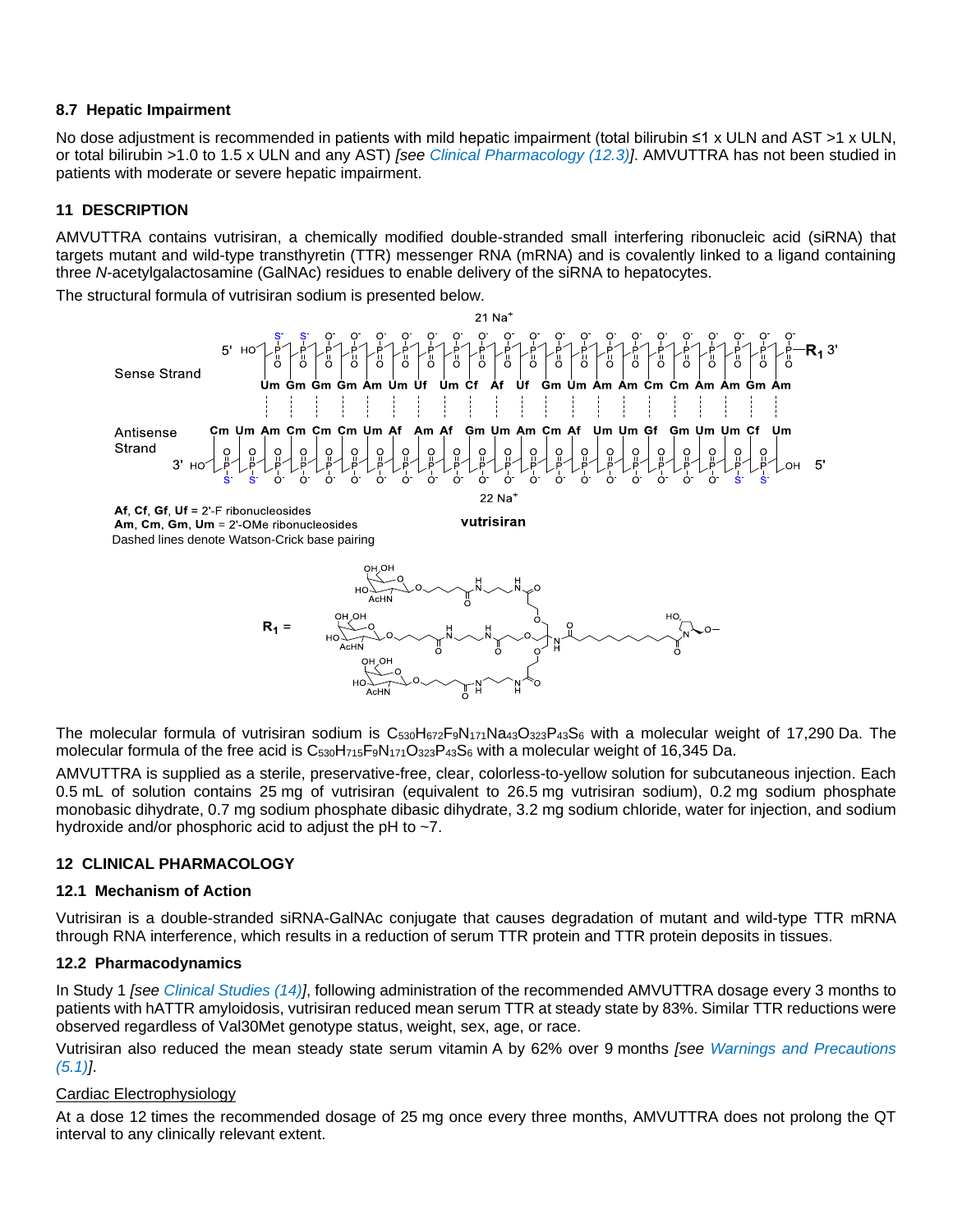## <span id="page-6-0"></span>**12.3 Pharmacokinetics**

The pharmacokinetic (PK) properties of AMVUTTRA were evaluated following a single dose in healthy subjects and multiple doses in patients with hATTR amyloidosis, as summarized in [Table](#page-6-1) 2.

#### <span id="page-6-1"></span>**Table 2: Pharmacokinetic Parameters of Vutrisiran**

|                                                                                                                                                                                                                                                                                                                                                                                                                                                                                               | Vutrisiran                                                                                                                                                                                                                                                                     |  |  |  |  |  |  |
|-----------------------------------------------------------------------------------------------------------------------------------------------------------------------------------------------------------------------------------------------------------------------------------------------------------------------------------------------------------------------------------------------------------------------------------------------------------------------------------------------|--------------------------------------------------------------------------------------------------------------------------------------------------------------------------------------------------------------------------------------------------------------------------------|--|--|--|--|--|--|
| <b>General Information</b>                                                                                                                                                                                                                                                                                                                                                                                                                                                                    |                                                                                                                                                                                                                                                                                |  |  |  |  |  |  |
| <b>Dose Proportionality</b>                                                                                                                                                                                                                                                                                                                                                                                                                                                                   | Vutrisiran C <sub>max</sub> showed dose proportional increase while<br>AUC <sub>last</sub> and AUC <sub>inf</sub> were slightly more than dose<br>proportional following single subcutaneous doses ranging<br>from 5 to 300 mg (i.e., 0.2 to 12 times the recommended<br>dose) |  |  |  |  |  |  |
| <b>Accumulation</b>                                                                                                                                                                                                                                                                                                                                                                                                                                                                           | No accumulation of vutrisiran was observed in plasma<br>after repeated every 3 months dosage*                                                                                                                                                                                  |  |  |  |  |  |  |
| <b>Absorption</b>                                                                                                                                                                                                                                                                                                                                                                                                                                                                             |                                                                                                                                                                                                                                                                                |  |  |  |  |  |  |
| T <sub>max</sub> [Median (Range)]                                                                                                                                                                                                                                                                                                                                                                                                                                                             | 4 (0.17, 12.0) hours <sup>†</sup>                                                                                                                                                                                                                                              |  |  |  |  |  |  |
| <b>Distribution</b>                                                                                                                                                                                                                                                                                                                                                                                                                                                                           |                                                                                                                                                                                                                                                                                |  |  |  |  |  |  |
| <b>Estimated Vd/F (%RSE)</b>                                                                                                                                                                                                                                                                                                                                                                                                                                                                  | 10.1 (5.8) $L^{\ddagger}$                                                                                                                                                                                                                                                      |  |  |  |  |  |  |
| <b>Protein Binding</b>                                                                                                                                                                                                                                                                                                                                                                                                                                                                        | 80% <sup>§</sup>                                                                                                                                                                                                                                                               |  |  |  |  |  |  |
| <b>Organ Distribution</b>                                                                                                                                                                                                                                                                                                                                                                                                                                                                     | Vutrisiran distributes primarily to the liver after<br>subcutaneous dosing                                                                                                                                                                                                     |  |  |  |  |  |  |
| <b>Elimination</b>                                                                                                                                                                                                                                                                                                                                                                                                                                                                            |                                                                                                                                                                                                                                                                                |  |  |  |  |  |  |
| Half-Life [Median (Range)]                                                                                                                                                                                                                                                                                                                                                                                                                                                                    | 5.2 (2.2, 6.4) hours <sup>†</sup>                                                                                                                                                                                                                                              |  |  |  |  |  |  |
| <b>Apparent Clearance [Median (Range)]</b>                                                                                                                                                                                                                                                                                                                                                                                                                                                    | 21.4 (19.8, 30) L/hour <sup>†</sup>                                                                                                                                                                                                                                            |  |  |  |  |  |  |
| <b>Metabolism</b>                                                                                                                                                                                                                                                                                                                                                                                                                                                                             |                                                                                                                                                                                                                                                                                |  |  |  |  |  |  |
| <b>Primary Pathway</b>                                                                                                                                                                                                                                                                                                                                                                                                                                                                        | Vutrisiran is metabolized by endo- and exonucleases to<br>short nucleotide fragments of varying sizes within the liver                                                                                                                                                         |  |  |  |  |  |  |
| <b>Excretion</b>                                                                                                                                                                                                                                                                                                                                                                                                                                                                              |                                                                                                                                                                                                                                                                                |  |  |  |  |  |  |
| <b>Primary Pathway</b>                                                                                                                                                                                                                                                                                                                                                                                                                                                                        | The mean fraction of unchanged vutrisiran eliminated in<br>urine was approximately 19.4% at the recommended<br>dose of 25 mg. The mean renal clearance of vutrisiran<br>ranged from 4.5 to 5.7 L/hour                                                                          |  |  |  |  |  |  |
| AUC <sub>inf</sub> = area under the concentration-time curve from the time of dosing extrapolated to infinity; AUC <sub>iast</sub> = area under the<br>concentration-time curve from the time of dosing to the last measurable concentration; $C_{\text{max}}$ = maximum plasma concentration;<br>$CV = coefficient$ of variation; RSE = relative standard error; $T_{max}$ = time to maximum concentration; $Vd/F =$ apparent volume of<br>distribution                                      |                                                                                                                                                                                                                                                                                |  |  |  |  |  |  |
| *After 25 mg every 3 months dosage in hATTR amyloidosis patients<br><sup>†</sup> After 25 mg single dose in healthy subjects<br><sup>‡</sup> Based on population PK model estimation<br>Vutrisiran plasma protein binding was concentration-dependent and decreased with increasing vutrisiran concentrations (from<br>78% at 0.5 mcg/mL to 19% at 50 mcg/mL)<br>"After single subcutaneous vutrisiran dose from 5 to 300 mg (i.e., 0.2 to 12 times the recommended dose) in healthy subjects |                                                                                                                                                                                                                                                                                |  |  |  |  |  |  |

#### **Specific Populations**

No clinically significant differences in the pharmacokinetics of vutrisiran were observed based on age, sex, race, mild and moderate renal impairment (eGFR≥30 to <90 mL/min/1.73 m²), or mild hepatic impairment (total bilirubin ≤1 x ULN and AST >1 x ULN, or total bilirubin >1.0 to 1.5 x ULN and any AST). Vutrisiran has not been studied in patients with severe renal impairment, end-stage renal disease, moderate or severe hepatic impairment, or in patients with prior liver transplant.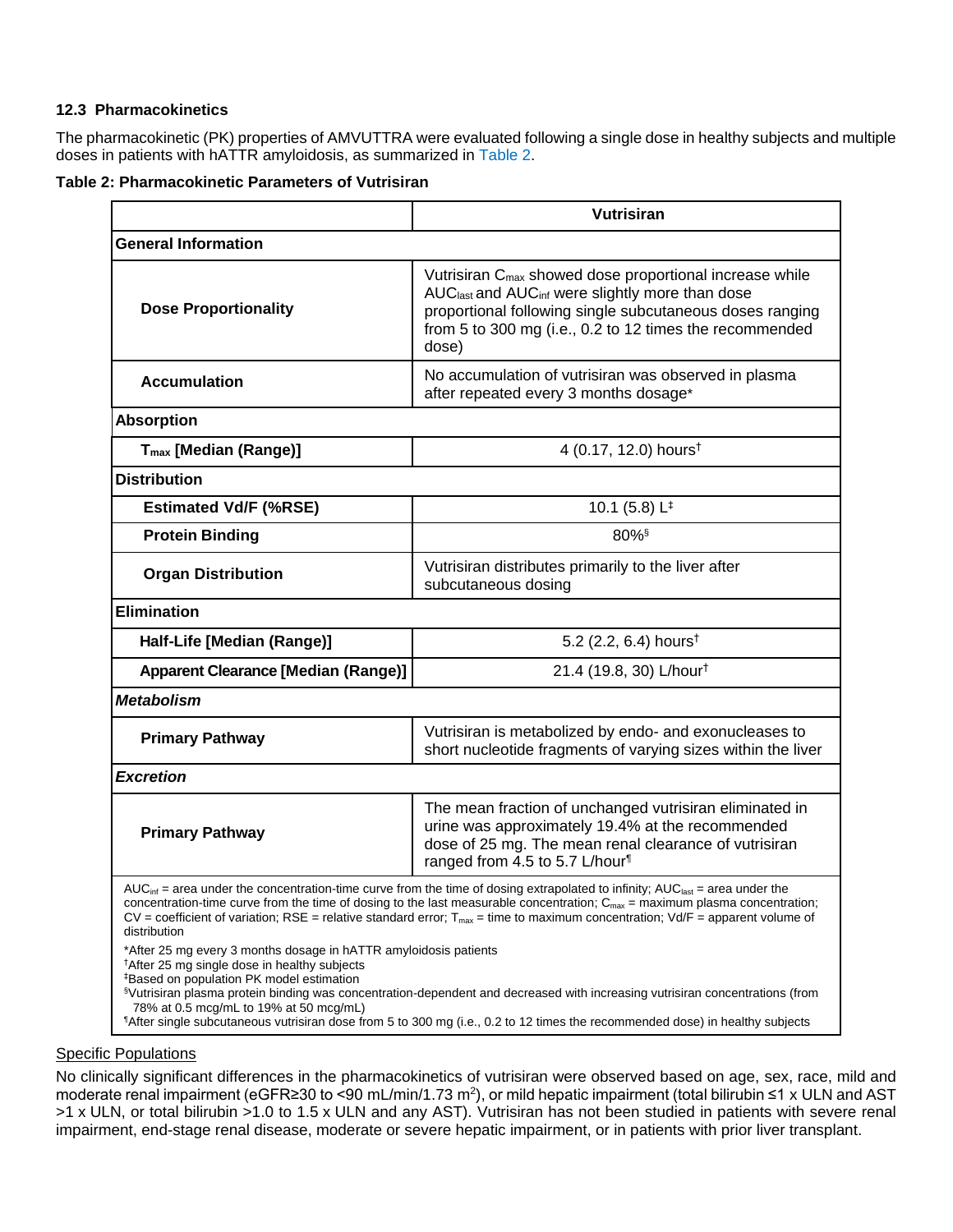## Drug Interaction Studies

No clinical drug-drug interaction studies have been performed with vutrisiran. In vitro studies suggest that vutrisiran is not a substrate or inhibitor of cytochrome P450 enzymes. Vutrisiran is not expected to cause drug-drug interactions by inducing CYP enzymes or modulating the activities of drug transporters.

# <span id="page-7-0"></span>**13 NONCLINICAL TOXICOLOGY**

## <span id="page-7-1"></span>**13.1 Carcinogenesis, Mutagenesis, Impairment of Fertility**

## <span id="page-7-2"></span>**Carcinogenesis**

Carcinogenicity studies of vutrisiran have not been conducted.

### Mutagenesis

Vutrisiran was negative for mutagenicity in in vitro (bacterial mutagenicity, chromosomal aberration in human blood peripheral lymphocytes) and in vivo (rat bone marrow micronucleus) assays.

### Impairment of Fertility

Subcutaneous administration of vutrisiran (0, 15, 30, or 70 mg/kg/week) to male and female rats prior to and during mating and continuing in females to gestation day 6 resulted in no adverse effects on fertility or reproductive performance.

# <span id="page-7-3"></span>**14 CLINICAL STUDIES**

The efficacy of AMVUTTRA was evaluated in a randomized, open-label clinical trial in adult patients with polyneuropathy caused by hATTR amyloidosis (Study 1; NCT03759379). Patients were randomized 3:1 to receive 25 mg of AMVUTTRA subcutaneously once every 3 months (N=122), or 0.3 mg/kg patisiran intravenously every 3 weeks (N=42) as a reference group. Ninety-seven percent of AMVUTTRA-treated patients and 93% of patisiran-treated patients completed at least 9 months of the assigned treatment.

Efficacy assessments were based on a comparison of the AMVUTTRA arm of Study 1 with an external placebo group in another study (NCT01960348) composed of a comparable population of adult patients with polyneuropathy caused by hATTR amyloidosis.

The primary efficacy endpoint was the change from baseline to Month 9 in modified Neuropathy Impairment Score +7 (mNIS+7). The mNIS+7 is an objective assessment of neuropathy and comprises the NIS and Modified +7 composite scores. In the version of the mNIS+7 used in the trial, the NIS objectively measures deficits in cranial nerve function, muscle strength, and reflexes, and the +7 assesses postural blood pressure, quantitative sensory testing, and peripheral nerve electrophysiology. The mNIS+7 has a total score range from 0 to 304 points, with higher scores representing a greater severity of disease.

The clinical meaningfulness of effects on the mNIS+7 was assessed by the change from baseline to Month 9 in Norfolk Quality of Life-Diabetic Neuropathy (QoL-DN) total score. The Norfolk QoL-DN scale is a patient-reported assessment that evaluates the subjective experience of neuropathy in the following domains: physical functioning/large fiber neuropathy, activities of daily living, symptoms, small fiber neuropathy, and autonomic neuropathy. The Norfolk QoL-DN has a total score range from -4 to 136, with higher scores representing greater impairment.

Additional endpoints were gait speed, as measured by the 10-meter walk test (10MWT), and modified body mass index (mBMI).

Treatment with AMVUTTRA in Study 1 resulted in statistically significant improvements in the mNIS+7, Norfolk QoL-DN total score, and 10-meter walk test at Month 9 compared to placebo in the external study (*p*<0.001) [\[Table](#page-8-0) 3, [Figure](#page-8-1) 1, and [Figure](#page-9-0) 3]. The distributions of changes in mNIS+7 and Norfolk QoL-DN total scores from baseline to Month 9 by percent of patients are shown in [Figure](#page-8-2) 2 and [Figure](#page-9-1) 4, respectively.

The change from baseline to Month 9 in modified body mass index nominally favored AMVUTTRA [\[Table](#page-8-0) 3].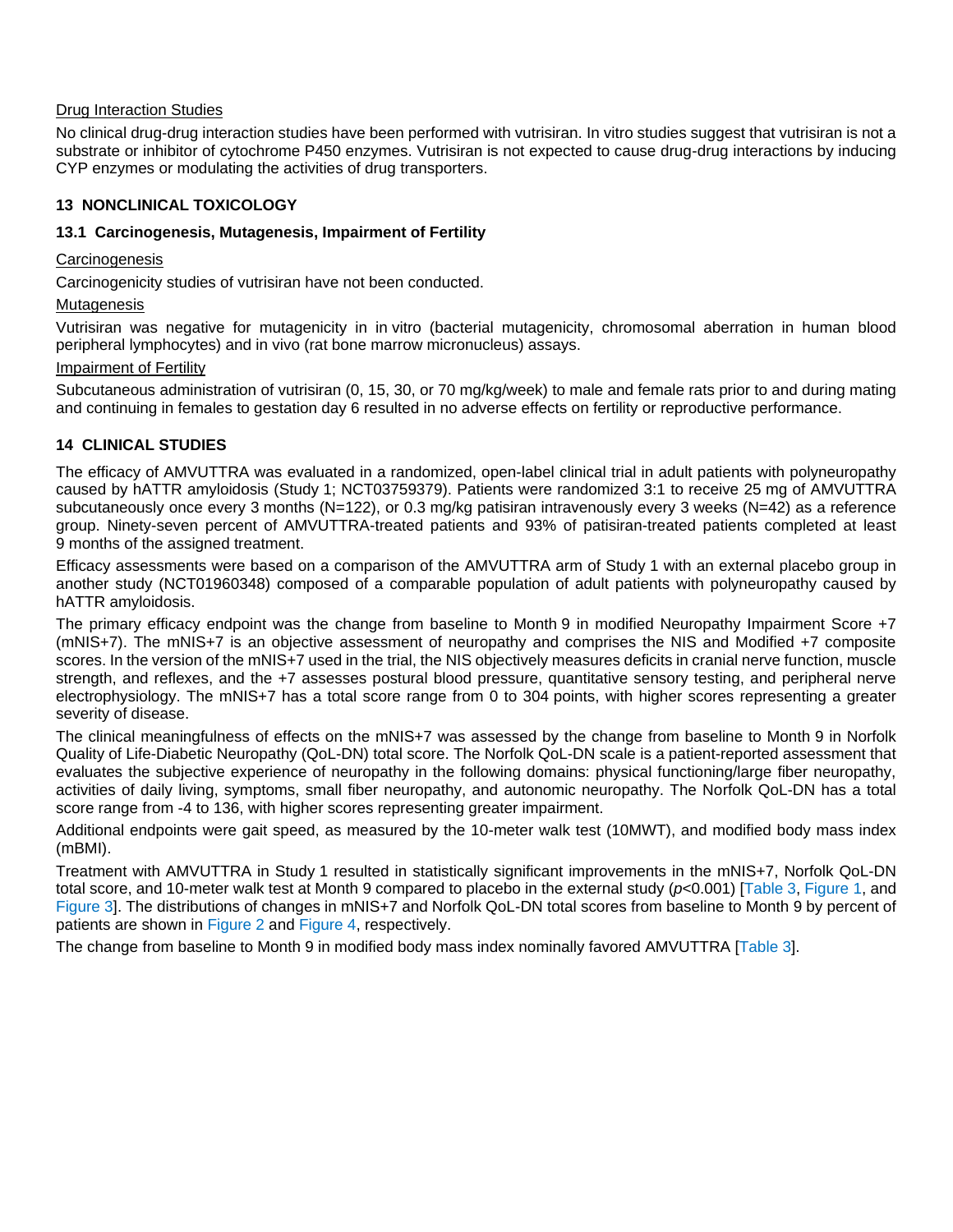<span id="page-8-0"></span>**Table 3: Clinical Efficacy Results (Comparison of AMVUTTRA Treatment in Study 1 to an External Placebo Control**\***)**

| Endpoint <sup>†</sup>             | <b>Baseline, Mean (SD)</b>                |                                     | <b>Change from Baseline to</b><br>Month 9, LS Mean (SEM) |                           | <b>AMVUTTRA-</b><br>Placebo*<br><b>Treatment</b> |         |
|-----------------------------------|-------------------------------------------|-------------------------------------|----------------------------------------------------------|---------------------------|--------------------------------------------------|---------|
|                                   | <b>AMVUTTRA</b><br>$N = 122$<br>(Study 1) | Placebo*<br>$N=77$<br>(NCT01960348) | <b>AMVUTTRA</b><br>(Study 1)                             | Placebo*<br>(NCT01960348) | Difference,<br>LS Mean<br>(95% CI)               | p-value |
| $mNIS+7^{\ddagger}$               | 60.6(36.0)                                | 74.6 (37.0)                         | $-2.2(1.4)$                                              | 14.8(2.0)                 | $-17.0$<br>$(-21.8, -12.2)$                      | p<0.001 |
| <b>Norfolk</b><br>$QoL-DN‡$       | 47.1 (26.3)                               | 55.5(24.3)                          | $-3.3(1.7)$                                              | 12.9(2.2)                 | $-16.2$<br>$(-21.7, -10.8)$                      | p<0.001 |
| 10-meter walk<br>test (m/sec) $§$ | 1.01(0.39)                                | 0.79(0.32)                          | 0(0.02)                                                  | $-0.13(0.03)$             | 0.13<br>(0.07, 0.19)                             | p<0.001 |
| mBMI <sup>1</sup>                 | 1058 (234)                                | 990 (214)                           | 7.6(7.9)                                                 | $-60.2(10.1)$             | 67.8<br>(43.0, 92.6)                             | p<0.001 |

CI = confidence interval; LS mean = least squares mean; mBMI = modified body mass index; mNIS = modified Neuropathy Impairment Score; QoL-DN = Quality of Life-Diabetic Neuropathy; SD = standard deviation; SEM = standard error of the mean

\*External placebo group from another randomized controlled trial (NCT01960348)

†All endpoints analyzed using the analysis of covariance (ANCOVA) with multiple imputation (MI) method)

‡A lower number indicates less impairment/fewer symptoms

§A higher number indicates less disability/less impairment

<span id="page-8-1"></span>¶mBMI: nominal p-value; body mass index (BMI; kg/m<sup>2</sup> ) multiplied by serum albumin (g/L).





A decrease in mNIS+7 indicates improvement

<span id="page-8-2"></span> $\Delta$  indicates between-group treatment difference, shown as the LS mean difference (95% CI) for AMVUTTRA – placebo \*External placebo group from another randomized controlled trial (NCT01960348)

**Figure 2: Histogram of mNIS+7 Change from Baseline at Month 9 (Comparison of AMVUTTRA Treatment in Study 1 to an External Placebo Control\*)**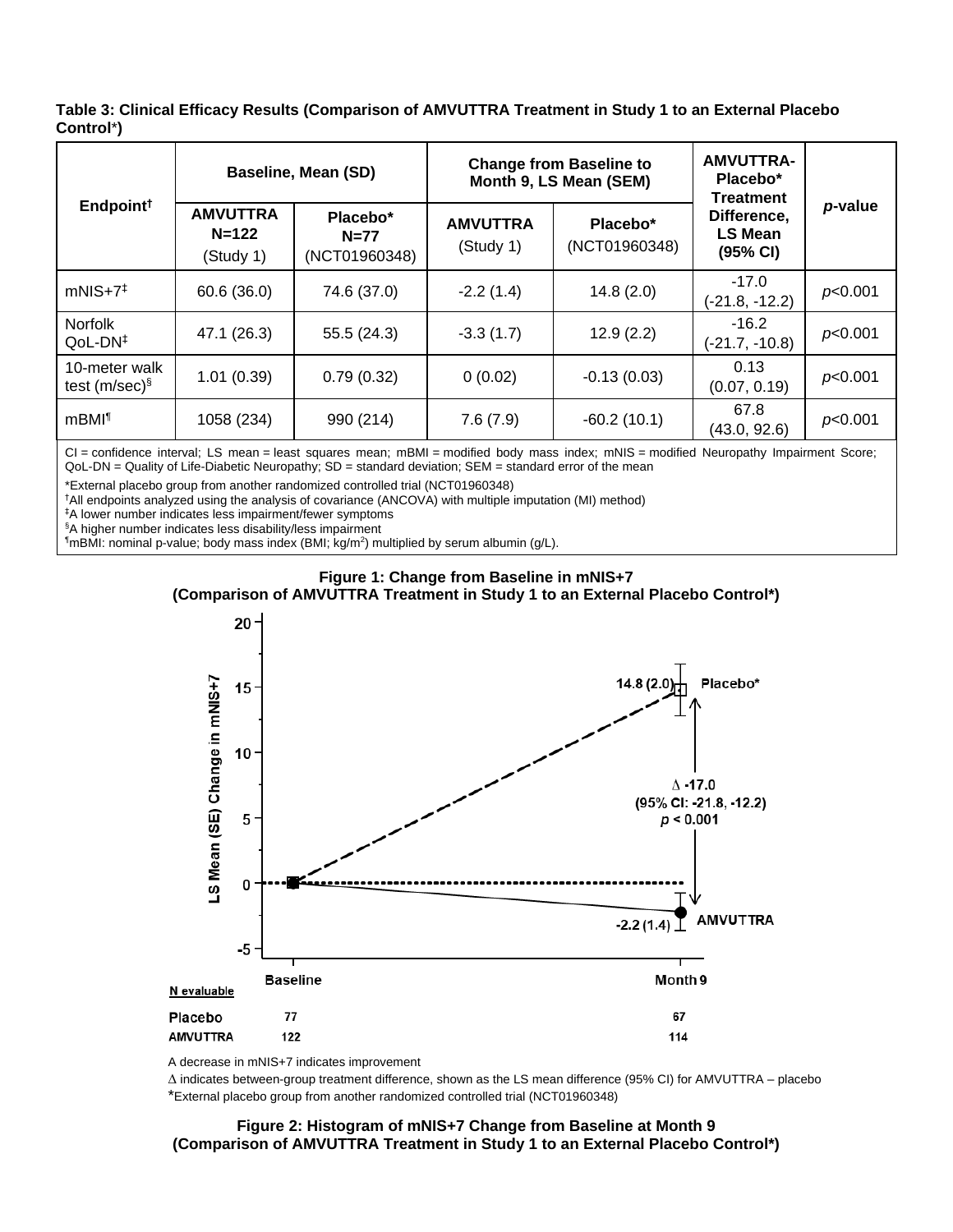

Categories are mutually exclusive; patients who died before 9 months are summarized in the "Death" category only \*External placebo group from another randomized controlled trial (NCT01960348)



<span id="page-9-0"></span>

A decrease in Norfolk QoL-DN score indicates improvement

 $\Delta$  indicates between-group treatment difference, shown as the LS mean difference (95% CI) for AMVUTTRA – placebo \*External placebo group from another randomized controlled trial (NCT01960348)

#### <span id="page-9-1"></span>**Figure 4: Histogram of Norfolk QoL-DN Total Score Change from Baseline at Month 9 (Comparison of AMVUTTRA Treatment in Study 1 to an External Placebo Control\*)**